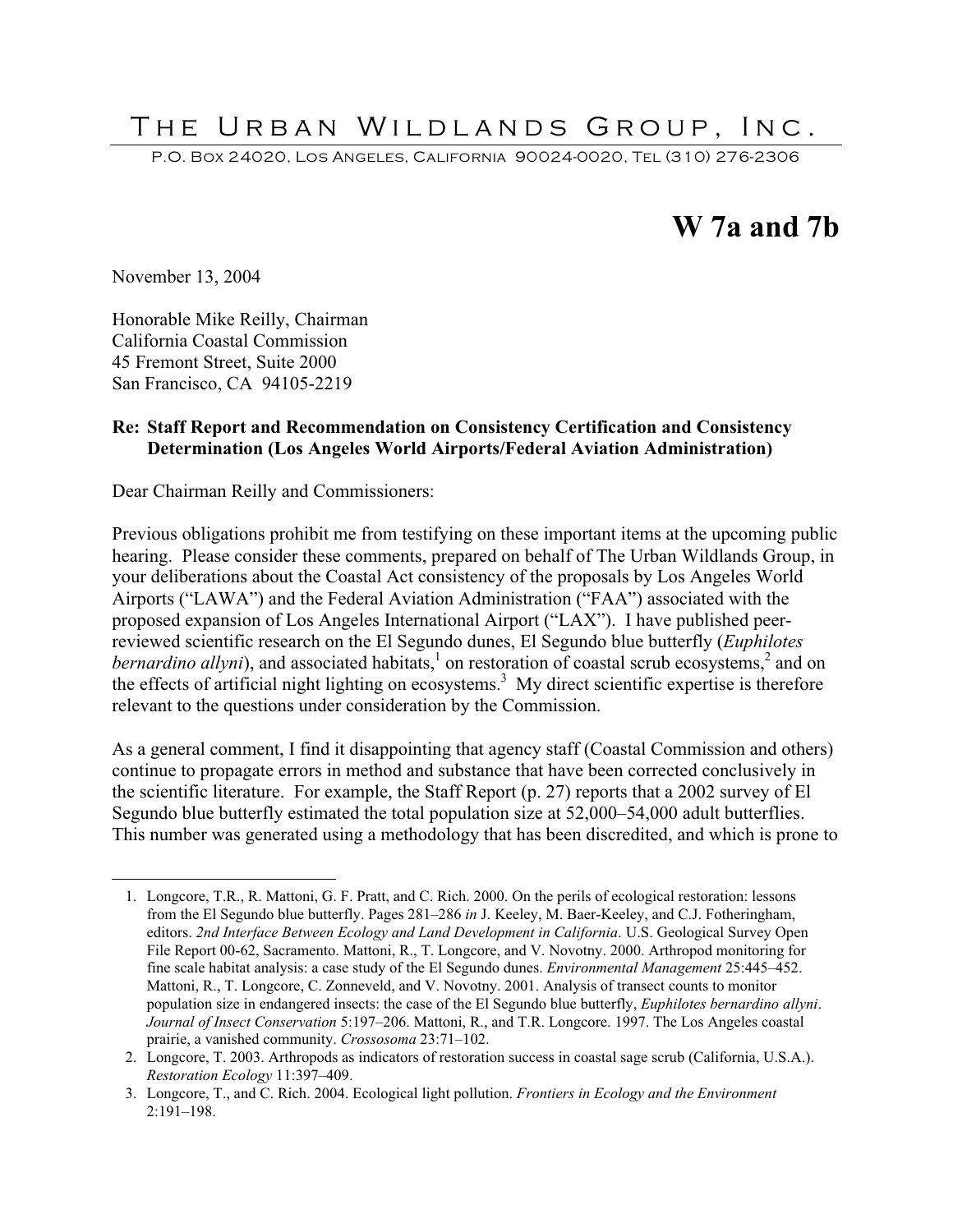overestimate butterfly population size by 400%. While staff at the U.S. Fish and Wildlife Service recommended that LAWA and the FAA review and revise their quantitative methods (Staff Report, p. 38), Coastal staff failed, or declined, to note the obvious discrepancy between LAWA's methodology and the published scientific literature.<sup>4</sup> This is not even a disagreement among experts; our method is published in an international scientific journal while LAWA's is not. Public resource agencies should hold applicants to the use of the best available science, which has not been done in this case.

### **Consistency Analysis Ignores Major Coastal Zone Mitigation Projects**

The scope of the analysis for the consistency determination is incorrect. The Staff Report only addresses the consistency of the development impacts within the Coastal Zone, and fails to analyze the consistency the many mitigation actions that are proposed to be conducted within the Coastal Zone (Staff Report, p. 6). LAWA in its CEQA documents makes clear that it intends to mitigate all non-wetland biological impacts by "enhancing" habitat within the 203-acre butterfly Habitat Restoration Area, which is in the Coastal Zone. The Staff Report suggests that these mitigation projects will be analyzed piecemeal as development permit applications at a later date (Staff Report, p. 6). These mitigation projects are, however, part and parcel of the proposed project for which LAWA is seeking certification — they are fully disclosed in the CEQA documentation and are integral components of the same development. The Staff Report therefore completely ignores a majority of the proposed activities that will occur within the Coastal Zone as a result of the proposed project. These additional mitigation activities should be reviewed at this time for consistency with the Coastal Act. This is necessary because LAWA plans, in part, to mitigate for the loss of grassland habitat by enhancing coastal dune habitat. As Catherine Rich and I discuss in detail in our extensive comments on the CEQA documentation for this project (in the public record and available upon request), it is not necessarily appropriate to mitigate the loss of one habitat type with another. For example, one of the proposed mitigations is to relocate black-tailed jackrabbit from outside the Coastal Zone to the butterfly reserve inside the Coastal Zone. Maintenance of habitat for jackrabbits may be inconsistent with restoration for butterflies, especially given that LAWA reports that the butterfly's foodplant, *Eriogonum parvifolium*, is already declining because seedlings are not becoming established. Management to increase the population of a herbivore may be harmful to the El Segundo blue butterfly. The interaction between the various proposed mitigations should be discussed now, not deferred until a future date.

### **Existing Dunes Preserve Is Not Being Managed Appropriately for Biological Resources**

The Staff Report misinterprets a recommendation of the U.S. Fish and Wildlife Service ("USFWS") that, "FAA and LAWA resume active restoration and management within the El Segundo blue butterfly preserve. Activities should include weed removal, active planting of coast buckwheat plants to replace the decadent and senescent plants, and plan for further

 <sup>4.</sup> Mattoni, R., T. Longcore, C. Zonneveld, and V. Novotny. 2001. Analysis of transect counts to monitor population size in endangered insects: the case of the El Segundo blue butterfly, *Euphilotes bernardino allyni*. *Journal of Insect Conservation* 5:197–206.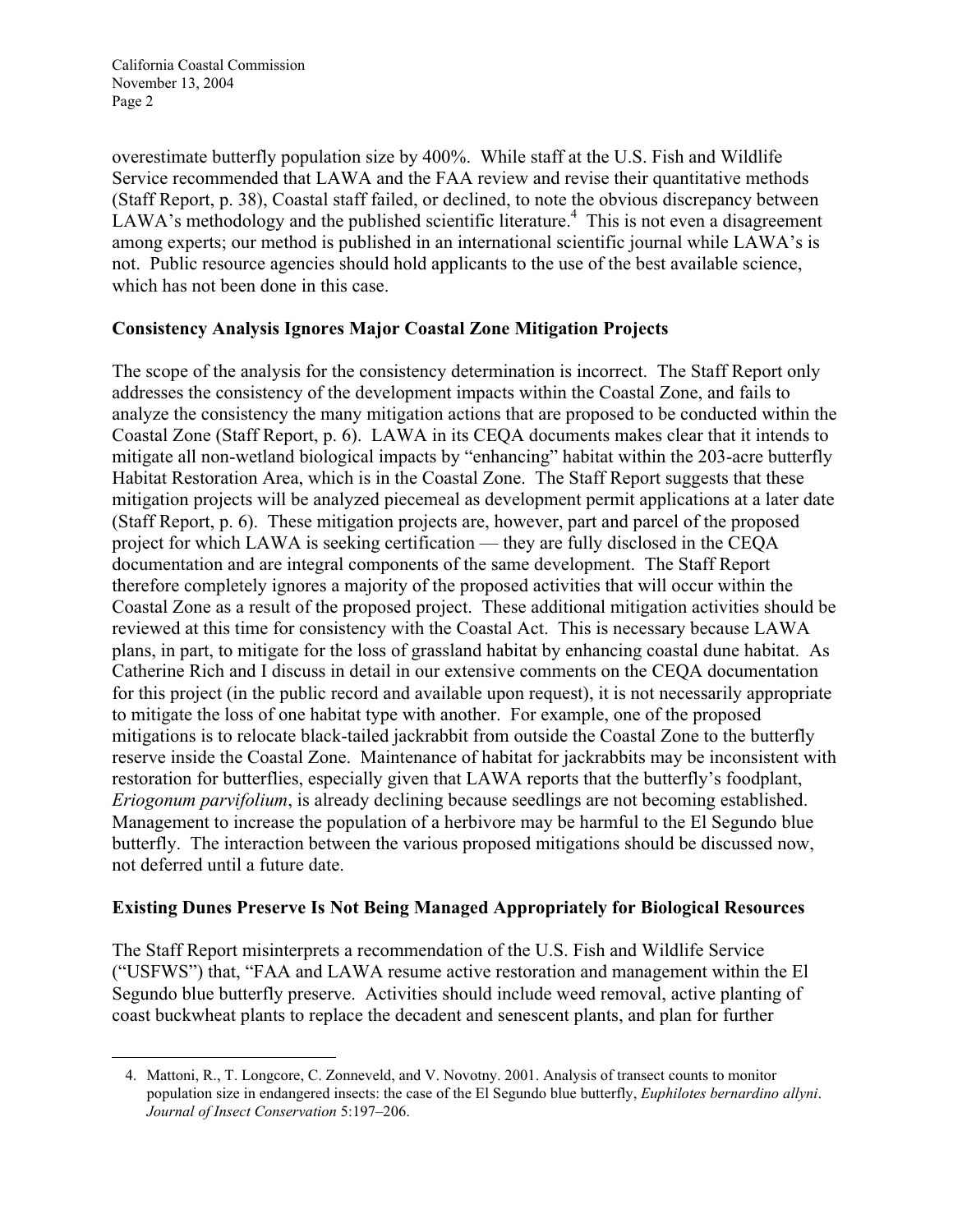California Coastal Commission November 13, 2004 Page 3

restoration activities" (Staff Report, p. 38). This recommendation clearly refers to the entire 203 acre dunes preserve. While staff gives the impression that the management plan now addresses this concern, it most certainly does not. **Only 5.8 acres of the butterfly preserve (~3%) will be restored or managed under the "El Segundo Dunes Habitat Restoration Plan."** This plan does not address the condition (i.e., lack of management) across the rest of the 203-acre preserve, which was the concern of the U.S. Fish and Wildlife Service. The USFWS recommendation is, frankly, a criticism of LAWA's stewardship of the El Segundo dunes. After an excellent restoration completed in 1994, LAWA has not been successful in managing the dunes so that exotic species are controlled and the habitat for the butterfly sustains itself through natural regeneration. Staff misinterprets the "El Segundo Dunes Habitat Restoration Plan" as addressing this problem. I read it cover to cover and it does not.

The lack of a current management plan for the 203-acre preserve is surprising and disappointing. LAWA had a management plan from 1995–2000, but does not seem to have one today (Staff Report, p. 28). Exotic species, especially *Acacia* and *Myoporum*, are now expanding on the restored dunes, as is obvious from driving around the perimeter. If this is the standard of management of which LAWA is capable, then the Commission should have grave concerns about the current project.

#### **Project Would Result in Net Loss of Undeveloped Area in Habitat Restoration Area**

The proposed project would result in a net loss of protected natural habitat within an area designated as a nature reserve. Make no mistake, **this proposal would allow a net loss in the size of a coastal preserve and in coastal resources**. Several factors contribute to this situation.

- 1. While land will be cleared for new navigational aids, the **FAA does not commit to removing all of the old navigational aids and restoring their sites** (Staff Report, p. 34, "The FAA has not yet completed its on-the-ground engineering analysis of the concrete pads to be abandoned. At this time, the FAA is unable to conclude which pads can be removed and which pads, due to their physical characteristics, cannot be feasibly be [*sic*] removed"). To find the project consistent is to approve a proposal to reduce the total habitat area of the preserve. While the 2:1 mitigations may improve habitat quality in portions of the already-protected habitat area; the total non-developed area would decrease.
- 2. **Coastal staff has preliminarily agreed to allow LAWA and FAA to omit coast buckwheat,** *Eriogonum parvifolium***, entirely from restoration plantings in areas where the old navigational aids were found.** This is akin to agreeing to restore coastal sage scrub but wanting to leave out the sage. If coast buckwheat is not part of the plant palette for backdune and foredune sites, then it is not restoration. Coast buckwheat is a "keystone" species — it is an essential part of the plant community. The only possible explanation for this arrangement is that LAWA does not want the El Segundo blue butterfly to spread its range onto the old navigational aid sites, especially those outside of the butterfly preserve. It is not consistent with the goals of the Coastal Act to allow inappropriate restoration just because a landowner is afraid that doing the job right would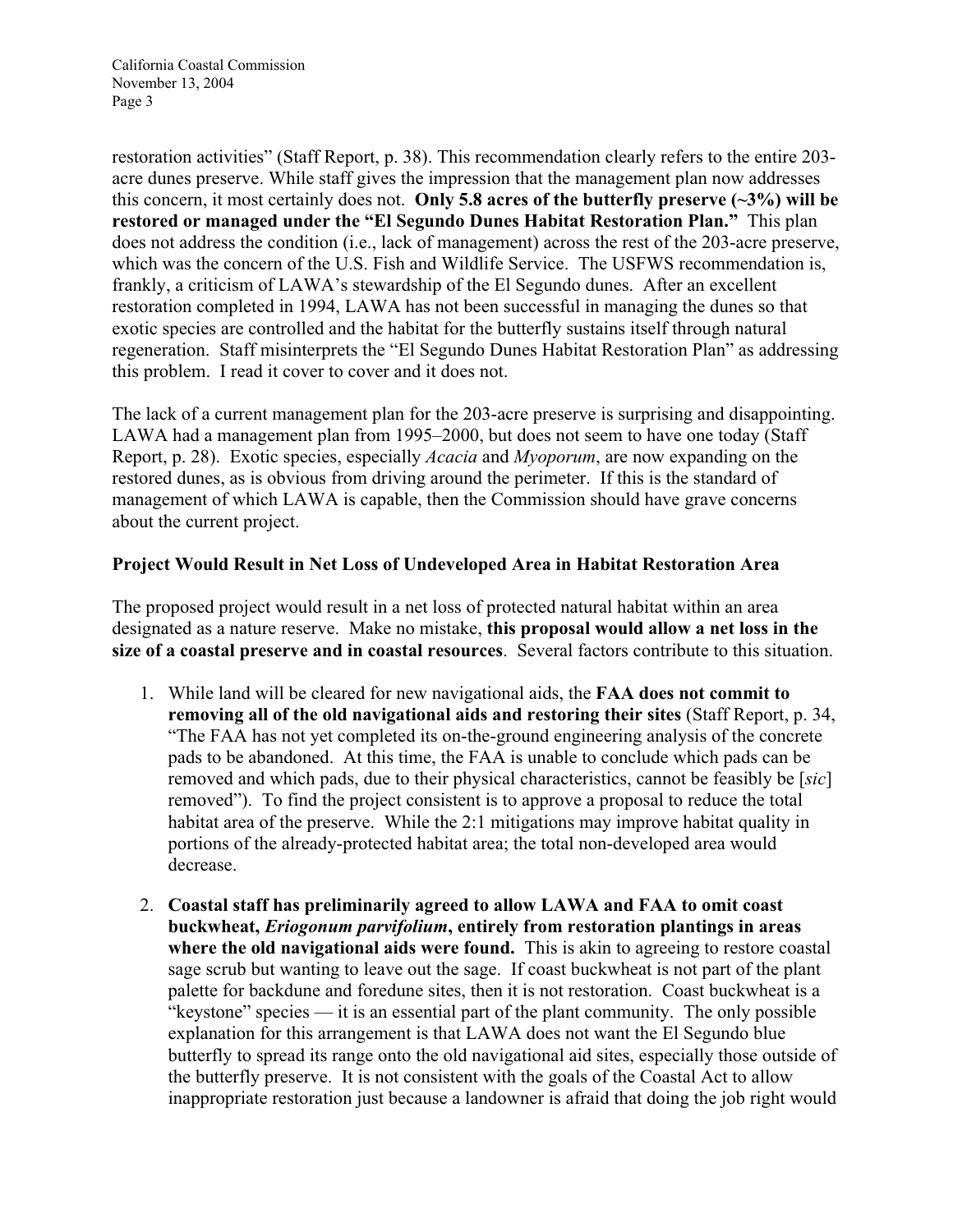attract endangered species. What if a hotel developer in Palos Verdes, for example, wanted to leave California sagebrush out of the restoration plantings when repairing a temporary impact so that the restored vegetation would not support California gnatcatcher? Such a proposal would be dismissed at the staff level. The Commission should absolutely insist that coast buckwheat be included in any foredune or backdune plantings whether the site is in or out of the butterfly preserve. Staff's ill-informed arrangement to the contrary is not ecologically sound, nor is it a fair application of the restoration standards to which the Commission routinely holds other applicants.



**Figure 1. Location of new navigational aids in the El Segundo dunes. The aids would be located in Los Angeles coastal prairie (prairie/grassland), backdune, and foredune habitat. The mitigation site is only foredune habitat.**

- 3. **The restoration plan proposes mitigating for impacts to prairie/grassland and backdune habitat by restoring foredune habitat.** Our research has shown, as has that of LAWA's consultants, that El Segundo blue butterfly density is highest on the backdune slope. Many of the navigational aids will affect backdune and prairie/grassland areas, but the mitigation sites (22 and 23) are foredune habitats and therefore out-of-kind mitigation for many of the impacts (Figure 1). The foredune mitigation sites were surveyed from 1984 to 1994 and consistently supported a below-average number of butterflies, except during a high rainfall year. During many years, foredune sites support 90% fewer butterflies than good backdune sites, so a higher mitigation ratio would be advisable, in addition to in-kind mitigation.
- 4. **The geographic configuration of the navigational aids would increase "edge" area within the dune system** (Figure 1). Increased edge area is as deleterious as direct habitat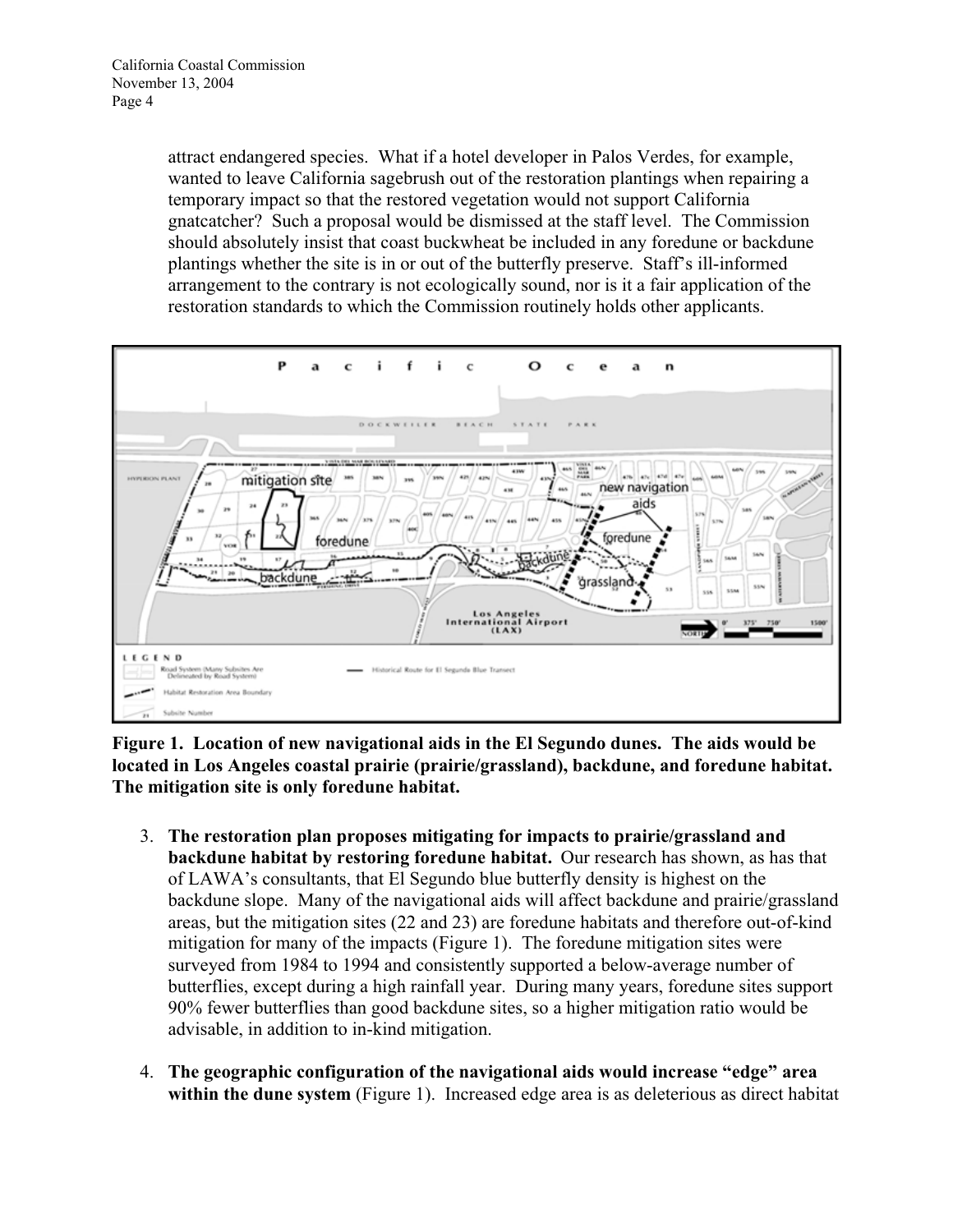loss for survival of the rare species of the El Segundo dunes. According to the CEQA analysis for the project, four lights will be removed from the butterfly preserve, while eleven new lights will be installed. These new lights would installed be right through the only existing remnant of Los Angeles coastal prairie. Outside the preserve, eight structures would be removed while twelve new structures would be installed. Our previous analysis revealed that over 1,300 feet of new habitat edges will be introduced into the dunes. No analysis or mitigation of these edge effects is apparent in the proposal or Staff Report.

## **Light**

 $\overline{a}$ 

On a separate issue, the consistency review inappropriately minimizes the effects of artificial night lighting on the ecology of the El Segundo dunes.

The consistency review does not discuss the relevant literature to develop thresholds to determine adverse impacts from lighting. Rather, it relies on the rather illogical statement by the applicants that because sensitive species are present in the dunes area with existing light levels, the light does not adversely affect these species (Staff Report, p. 34). Presence of a species in a degraded habitat does not mean that the habitat is not degraded. The conclusion of no impact from existing lighting cannot be drawn without knowing the density of sensitive species in the absence of artificial night lighting. Even using the measurements taken on a clear night for the CEQA review, artificial illumination on the dunes reaches 0.26 fc (2.8 lux), which is an order of magnitude greater than that provided by a full moon  $(\sim 0.1 \text{ lux})$ . The claim that illumination of this magnitude does not affect wildlife is untenable, given the known influences of lunar cycles on wildlife behavior. For example, scorpions stay closer to their burrows during the full moon.<sup>5</sup> Other animals, including snakes,  $6$  small mammals,  $7$  lagomorphs (rabbits and hares),  $8$  and bats,  $9$ similarly avoid foraging during the full moon to avoid the increased predation risk. With areas of the dunes subjected permanently to illumination brighter than that of a full moon, the conclusion that this baseline condition causes no impacts is not supported by scientific evidence. Even the dimmest illumination found in the baseline conditions at the dunes  $(0.004 \text{ fc} = 0.043$ lux) is still greater than the light of a quarter moon (0.01 lux), let alone a moonless clear night (i.e., starlight only with no light pollution; 0.001 lux), or a moonless overcast night (i.e., no starlight with no light pollution; 0.0001 lux).

<sup>5.</sup> Skutelsky, O. 1996. Predation risk and state-dependent foraging in scorpions: effects of moonlight on foraging in the scorpion *Buthus occitanus*. *Animal Behaviour* 52:49–57.

<sup>6.</sup> Clarke, J.A., J.T. Chopko, and S.P. Mackessy. 1996. The effect of moonlight on activity patterns of adult and juvenile prairie rattlesnakes (*Crotalus viridis viridis*). *Journal of Herpetology* 30(2):192–197. Klauber, L.M. 1939. *Rattlesnakes: their habits, life histories, and influence on mankind*. Second edition. Vol. 1. University of California Press, Berkeley.

<sup>7.</sup> Lima, S.L. 1998. Stress and decision making under the risk of predation: recent developments from behavioural, reproductive, and ecological perspectives. *Advances in the Study of Behavior* 27:215–290.

<sup>8.</sup> Gilbert, B.S., and S. Boutin. 1991. Effect of moonlight on winter activity of snowshoe hares. *Arctic and Alpine Research* 23:61–65.

<sup>9.</sup> Rydell, J. 1992. Exploitation of insects around streetlamps by bats in Sweden. *Functional Ecology* 6:744–750.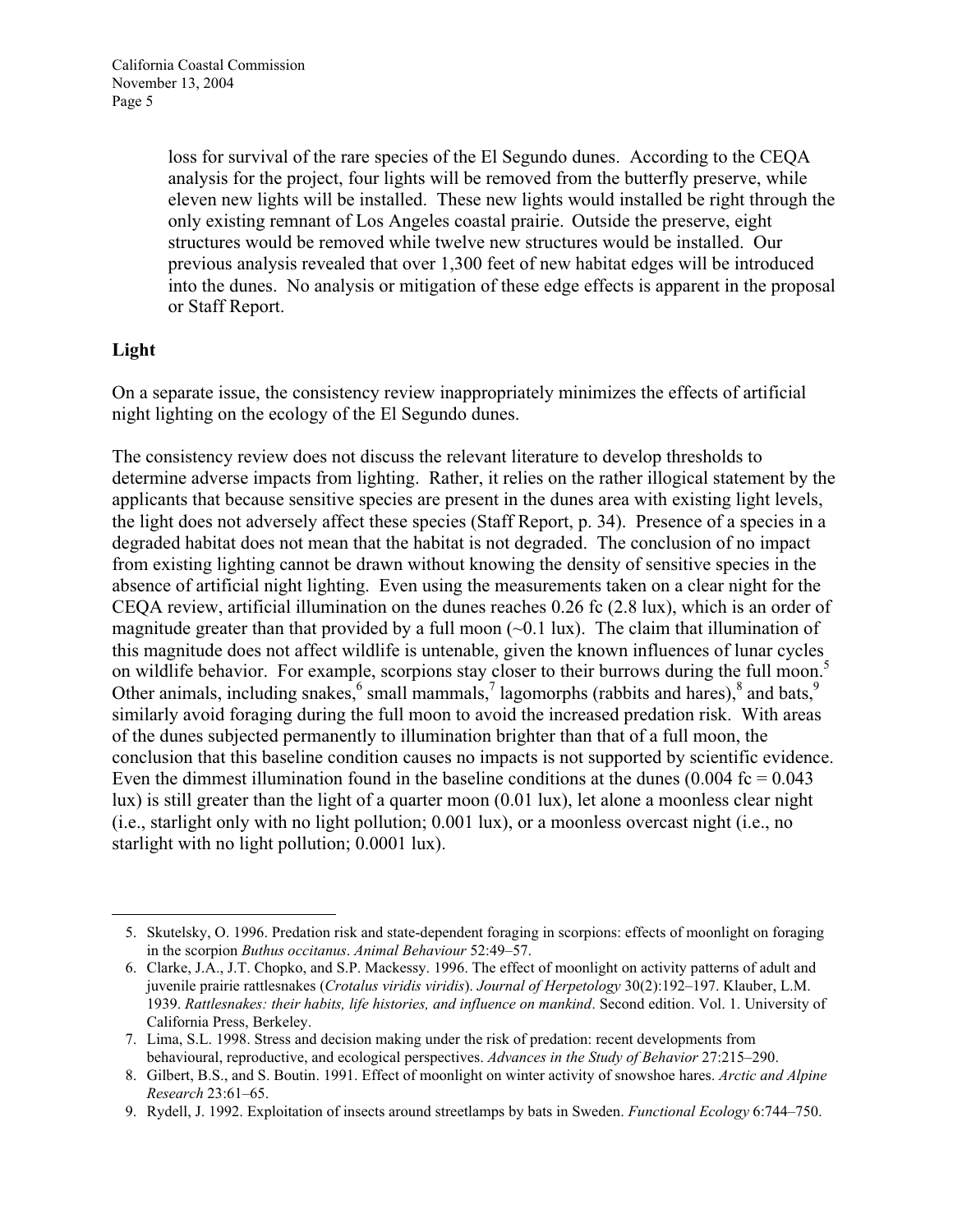With these natural illumination levels in mind, it becomes evident that impacts from additional light created by the project will be significant to wildlife. The proposed project would increase illumination within the Habitat Restoration Area so that illumination would range from 0.344–0.6 fc (3.7–6.5 lux). This illumination is 37 to 65 times brighter than that of a full moon. Given that the wildlife species of the dunes evolved for hundreds of thousands of years with, and are adapted to, a natural light regime with a maximum illumination of the full moon, and some wildlife species may detect and respond to illuminations below 0.01 or even 0.0001 lux,  $^{10}$  an increase of 0.34 fc (3.6 lux) constitutes a significant adverse impact.

A recently published article in *Conservation Biology* illustrates this point. Rare beach mice on coastal dunes in Florida significantly reduced foraging levels near 40-W "bug" lights and 18-W low pressure sodium vapor lamps.<sup>11</sup> The presumed explanation is that the mice were reducing the risk of predation by avoiding lighted areas. The increased illumination at the dunes from the proposed project would be of this same order of magnitude and consequently impair small mammal foraging ability. Because the dunes at LAX are a potential recovery site for the endangered Pacific pocket mouse, *Perognathus longimembris pacificus*, which likely exhibits the same predator avoidance behavior, the increased lighting from project would reduce probability that recovery for this species can ever be achieved.

The Commission should insist that measures are taken to eliminate the increase in illumination within the El Segundo dunes before a consistency determination or certification is made. It is not a project objective to light natural habitats, and light is easy to control, so it would be feasible to avoid all direct glare increases through careful use of technology and shielding of lights within the dune area and adjacent to it (e.g., shielding all lights associated with the new employee parking lot).

### **Noise**

The logic of the noise analysis is also flawed. This is exemplified by the conclusion that, "Based on the analysis of existing noise levels at locations occupied by sensitive species, and the presence of sensitive species within these areas, it appears that current noise conditions do not adversely affect sensitive species at LAX" (Staff Report, p. 34). Again, as is the case with the analysis of artificial night lighting, insufficient information is available in materials before the Commission to draw this conclusion. If the density of sensitive species without elevated noise levels were known, and those densities remained the same with elevated noise, then perhaps a conclusion of no impact could be reached. But the earlier CEQA documentation does not report density of occupation by any sensitive species (except El Segundo blue butterfly) and presents no comparison to suggest that densities would be the same in the absence of the noise associated with LAX. Without these critical parts of a logical argument, the conclusion that existing noise does not affect sensitive species at LAX is unfounded.

 <sup>10.</sup> Tarano, Z. 1998. Cover and ambient light influence nesting preferences in the Tungara frog *Physalaemus pustulosus*. *Copeia* 1998(1):250–251.

<sup>11.</sup> Bird, B. L., L. C. Branch, and D. L. Miller. 2004. Effects of coastal lighting on foraging behavior of beach mice. *Conservation Biology* 18:1435–1439.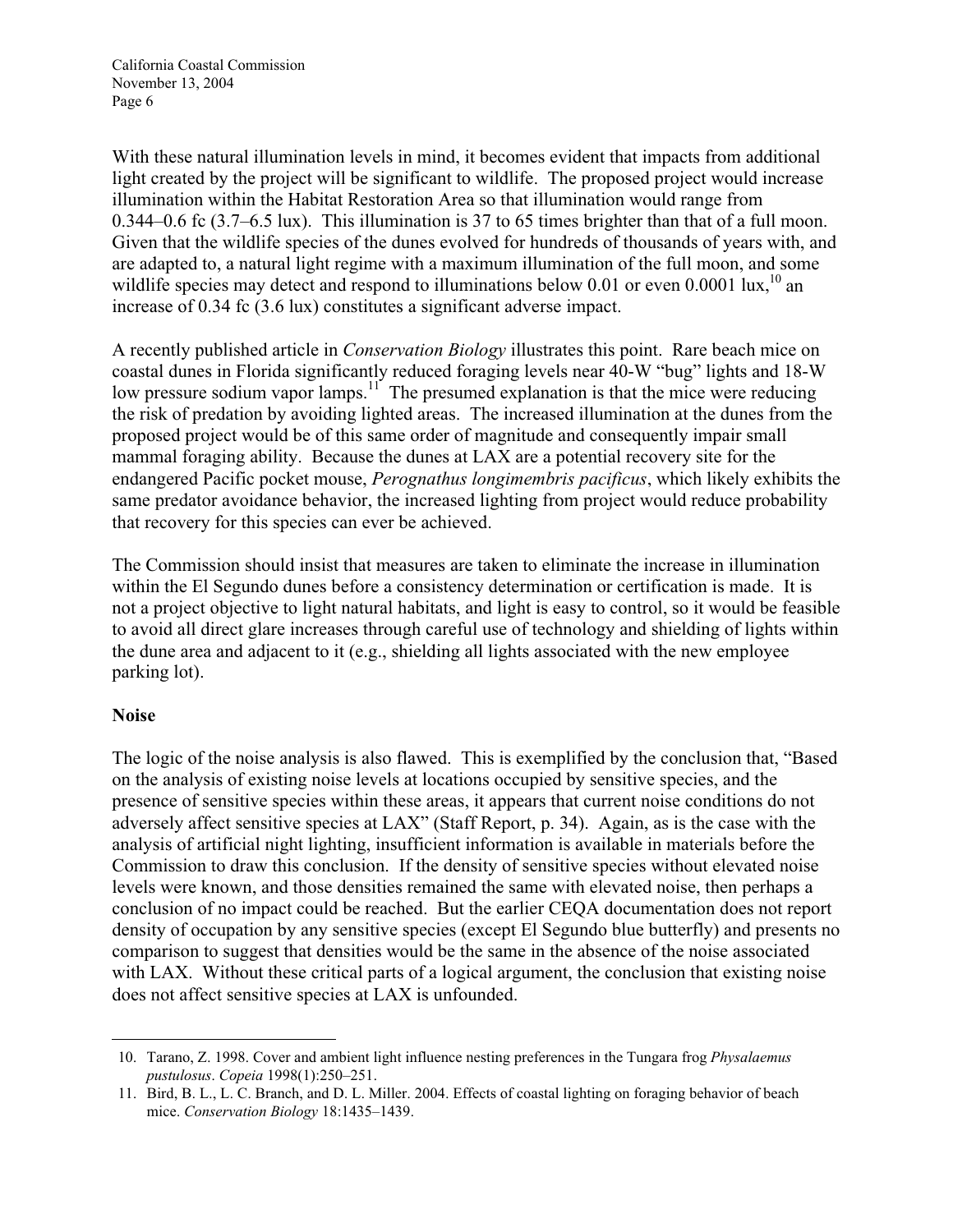California Coastal Commission November 13, 2004 Page 7

Beyond the faulty conclusion that *current* noise levels do not affect sensitive species at LAX, the Staff Report also asserts that *increased* noise would not affect sensitive species. This conclusion relies on the underlying CEQA documentation, which fails to consider reasonable thresholds for noise effects even while referencing a rather exhaustive body of literature that illustrates the adverse impacts of airport noise on vertebrates at levels far below the thresholds in CEQA documents. Chronic noise, even at low levels, is associated with elevated stress hormone levels, higher blood pressure, faster heart rates, and other physiological effects.<sup>12</sup> As a result, birds, mammals, and other vertebrates may show anatomical differences (e.g., smaller body size, enlarged adrenal glands) from prolonged exposure to noise.

A study of the influence of aircraft overflights on birds is cited in the CEQA documentation, noting that, "there were no major differences in the nesting productivity of the most abundant species, and the nesting success was high and similar for both the control site and the test site."<sup>13</sup> This reference is rather disingenuous, because it neglects to inform the reader that the Alaska study site experienced  $L_{\text{max}}$  below 70 dB(A) while the  $L_{\text{max}}$  at LAX ranges 90–140 dB(A) under the development proposed at LAX. This represents a considerable difference, because decibels are measured on a logarithmic scale — a noise that is 20 dB louder is *one hundred times* as loud.

Road noise, which is several orders of magnitude quieter than aircraft noise, has been documented to exert an adverse impact on breeding birds.Of 45 bird species investigated in woodlands in The Netherlands, 33 showed significantly depressed breeding density in response to increased noise levels near roads. All species in the small passerine families Sylviidae, Fringillidae, and Emberizidae were affected by noise.<sup>14</sup> Empirical measurement of the threshold value triggering decreased density in woodlands shows that for all bird species combined the threshold value is  $42-52$  dB(A), with individual species exhibiting thresholds as low as 36 dB(A) and as high as 58  $dB(A)$ .<sup>15</sup> Furthermore, years with overall low population densities showed lower threshold levels. Similar research has been conducted for grasslands. Overall, this research shows that breeding bird habitat is degraded at noise levels as low as 36 dB(A).<sup>16</sup>

Mammals (including humans) are likewise vulnerable to impacts from chronic airport noise:

 <sup>12.</sup> Manci, K.M., D.N. Gladwin, R. Villella, and M.G. Cavendish. 1988. *Effects of aircraft noise and sonic booms on domestic animals and wildlife: a literature synthesis*. U.S. Fish and Wildlife Service National Ecology Research Center, Ft. Collins, Colorado. NERC-88/29. 88 pp.

<sup>13.</sup> Rozell, K.B. 2001. *Effects of military overflights on nesting neotropical migrant birds*. Alaska Bird Observatory, Fairbanks.

<sup>14.</sup> Reijnen, R., R. Foppen, and G. Veenbaas. 1997. Disturbance by traffic of breeding birds: evaluation of the effect and considerations in planning and managing road corridors. *Biodiversity and Conservation* 6:567–581.

<sup>15.</sup> Reijnen, R., R. Foppen, C. ter Braak, and J. Thissen. 1995. The effects of car traffic on breeding bird populations in woodland. III. Reduction of density in relation to the proximity of main roads. *Journal of Applied Ecology* 32:187–202. Reijnen, R., and R. Foppen. 1995. The effects of car traffic on breeding bird populations in woodland. IV. Influence of population size on the reduction of density close to a highway. *Journal of Applied Ecology* 32:481–491. Reijnen, R., R. Foppen, and H. Meeuwsen. 1996. The effects of traffic on the density of breeding birds in Dutch agricultural grasslands. *Biological Conservation* 75:255–260.

<sup>16.</sup> Reijnen, R., R. Foppen, and H. Meeuwsen. 1996. The effects of traffic on the density of breeding birds in Dutch agricultural grasslands. *Biological Conservation* 75:255–260. Reijnen, R., R. Foppen, and G. Veenbaas. 1997. Disturbance by traffic of breeding birds: evaluation of the effect and considerations in planning and managing road corridors. *Biodiversity and Conservation* 6:567–581.